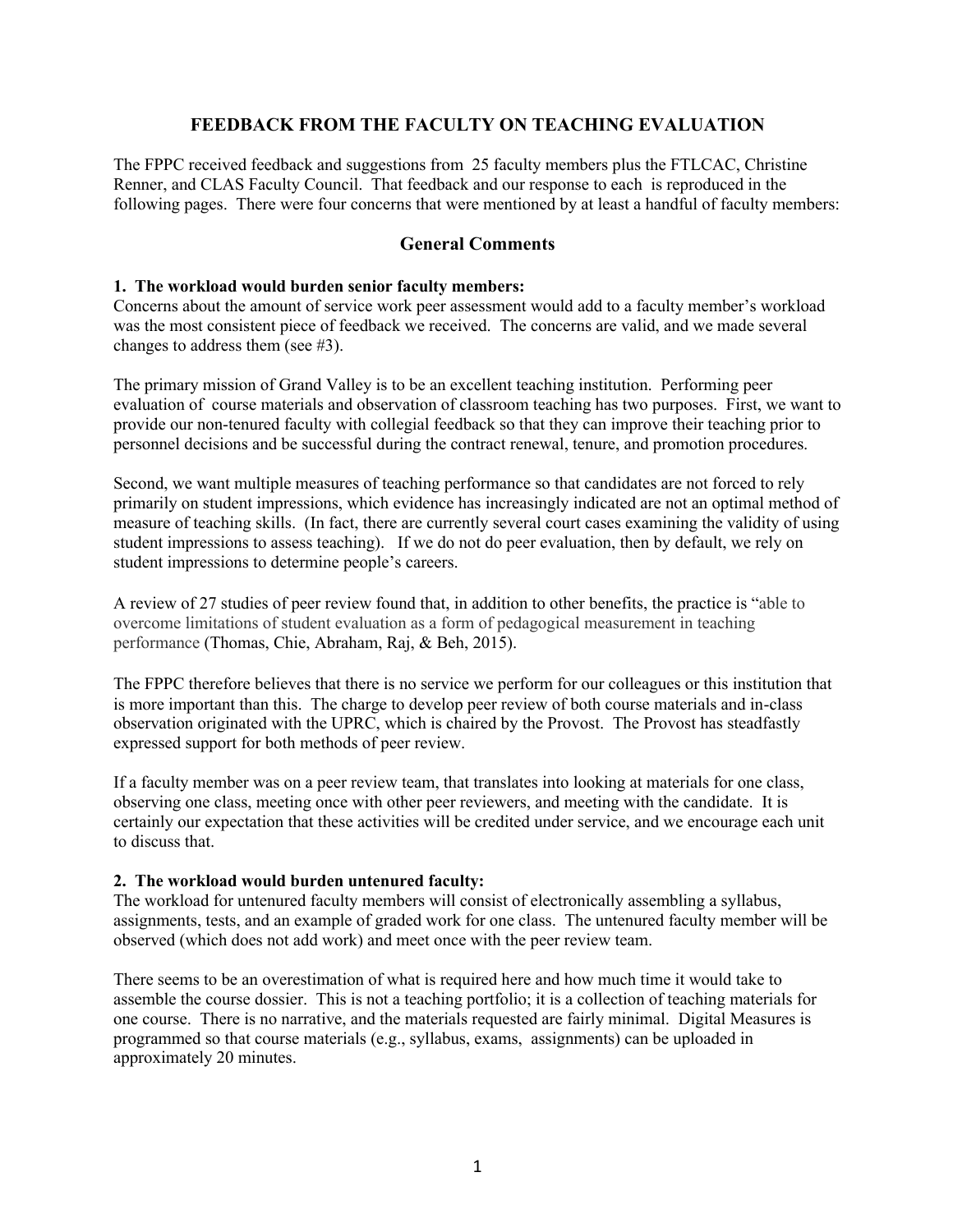In return for this, untenured colleagues will receive feedback about what is being done well and where improvement or modifications could be made.

#### **3. This will be more difficult for smaller units.**

There is no question that it will. We looked at the composition of all units, and we agree that a minority of units have an untenured/tenured faculty ratio that would be difficult to navigate.

After listening to feedback from UAS, we have agreed on the following:

- 1. The first-year formative review will be done by the mentor(s).
- 2. The fourth and fifth optional formative reviews have been eliminated. If a faculty member is still having notable problems with teaching after contract renewal, that person should be referred to the FTLC.
- 3. There will be a pilot test year.

**4. Can we use fewer peer reviewers and fewer classroom visits.** A multiple observer, multiple visits model is what is recommended. It is accepted that a single instance of peer observation is not sufficient for a report to be valid (Seldin 1984; Paulsen, 2002). Experts in the area of peer review make different recommendations about the number of reviewers and visits that should be used in a summative peer review. "Atwood, Taylor and Hutchings (2000) propose a system of frequent visits, each lasting an hour or less. Kahn (1993) advocates 'regular' observations, though without giving a specific number, and Cosser (1998) 'as many as possible'—meaning (ideally) all teaching sessions for a given course, but otherwise 40% of teaching sessions, with an absolute minimum of three. Rowley (1978) recommends 'the maximum possible number of visits' but prefers observation sessions less than an hour in length" (in Austrian Learning Teaching Council, 2009).

"The internal validity question – Are we measuring what we intend to measure – does rely on consensus about what good teaching looks like in a situation at hand. In addition, however, the internal validity question engages the question of inquiry method. Since recommendations on the implementation of peer review embed the approach with a design that not only involves consensus on standard, but advocates multiple reviewers, multiple methods, and sustained engagement, it can readily be seen that such a system has distinct validity advantages to the single source approach (student ratings)..." (Chism, 2007, 23).

----------------------------------------------

# **Specific Comments**

## **Feedback from FTLCAC:**

1. What parts of this will go into the faculty handbook? Will the instruments be included in the faculty handbook?

**Response***: 3.01 C-F will go. in the Faculty Handbook. The sample instruments will be linked.*

2. How will the peer reviews/observations be evaluated in the contract renewal/tenure and promotion portfolios?

**Response:** *The peer review team report (s) will be put in the personnel action portfolios. The unit's recommendation must address all pieces of evidence with the peer reviews being the most important.* 

3. Will there be a trial/pilot phase? *Response: Yes, Academic Year 2020-21. (See Recommendations, pg. 9)*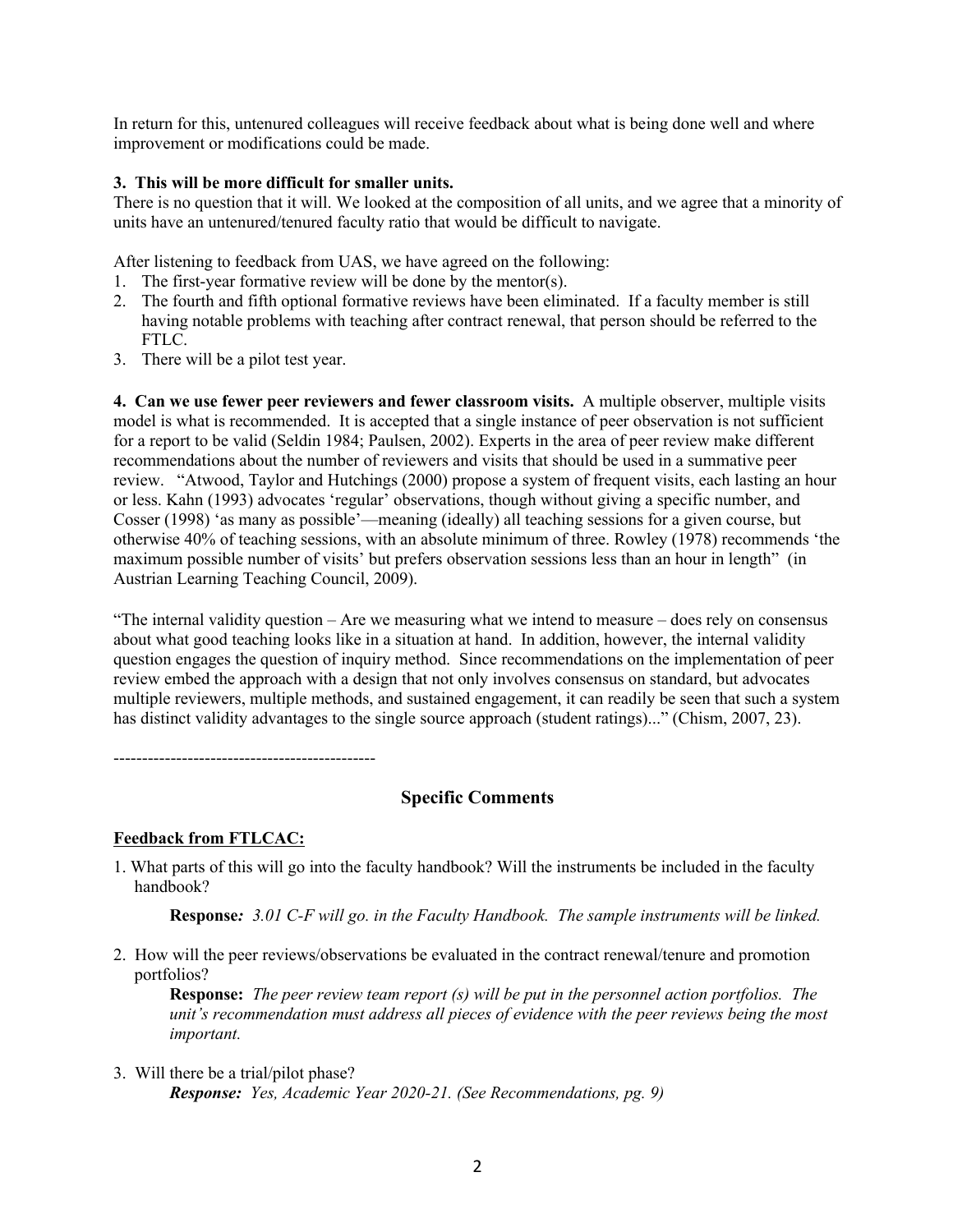4. Definitions: We appreciated the emphasis on critical thinking and social justice in this section.

The examples of excellent teaching included are very helpful. This is long overdue and helps clarify criteria for full professor review and also for faculty who want to know how to exceed "effective" teaching.

**Response:** *Thank you.*

5. This peer review section is described well. Is there any flexibility on what materials could be submitted and when? New professors may be using materials created by others in their first year or two.

**Response:** *Professors should submit what they use. If they are using other's materials, they should simply note that.* 

6. The FTLC will have the role of "training" peer teams and, perhaps too, review committee members on the new peer review process and how to use the instruments. In consideration of the time it takes for a faculty member's participation in the peer review process, we suggest that the FTLC offer a range of training options, such as on-line modules, podcasts, etc. to go along with face-to-face workshops. Christine Renner said recently that they already have in place peer review training and that they will provide alternatives formats. Please follow through on this, we request.

**Response:** *Christine has indicated that the FTLC will be developing an online version of the currently existing training.*

- 7. Make more distinction between formative and summative evaluations: **Response:** *This was done; see page 7.*
- 8. Will the same "peer team" be responsible for both formative and summative evaluations? This could be problematic.

**Response:** *There is no requirement that the team stay the same from year to year.* 

- 9. Some departments have mentors, which are part of a formative evaluation process. Indeed, the university mentoring policy requires a "peer advisor"; wouldn't it make sense for this adviser to be involved in the formative teaching feedback process? **Response:** *One of the changes we made was to give the first-year review to the mentor(s). Yes, the mentor should certainly participate in the second-year formative review.*
- 10. Personnel actions and voting: Can peer reviewers from Years 3 and 6 vote in personnel actions? **Response:** *Yes.*
- 11. Additional workload: There are some concerns about workload and managing schedules, particularly in light of timing on FAPS, FARs, and portfolios. It may be difficult for smaller departments to conduct regular peer reviews as a "team" (too few faculty to go around). **Response:** *We have made some changes; please see pages 1-2*
- 12. "Formative evaluation will take place in years 1 and 2." If this is included in the faculty handbook, can "will" be changed to "should"? **Response:** *We don't want people to begin to see the formative reviews as optional.*
- 13. It would be helpful to see more detail on the timeline—what's due, when, how it fits in with the contract renewal/tenure and promotion dates, what are the responsibilities of the faculty member, what are the responsibilities of the peer reviewers? Perhaps add a flow chart.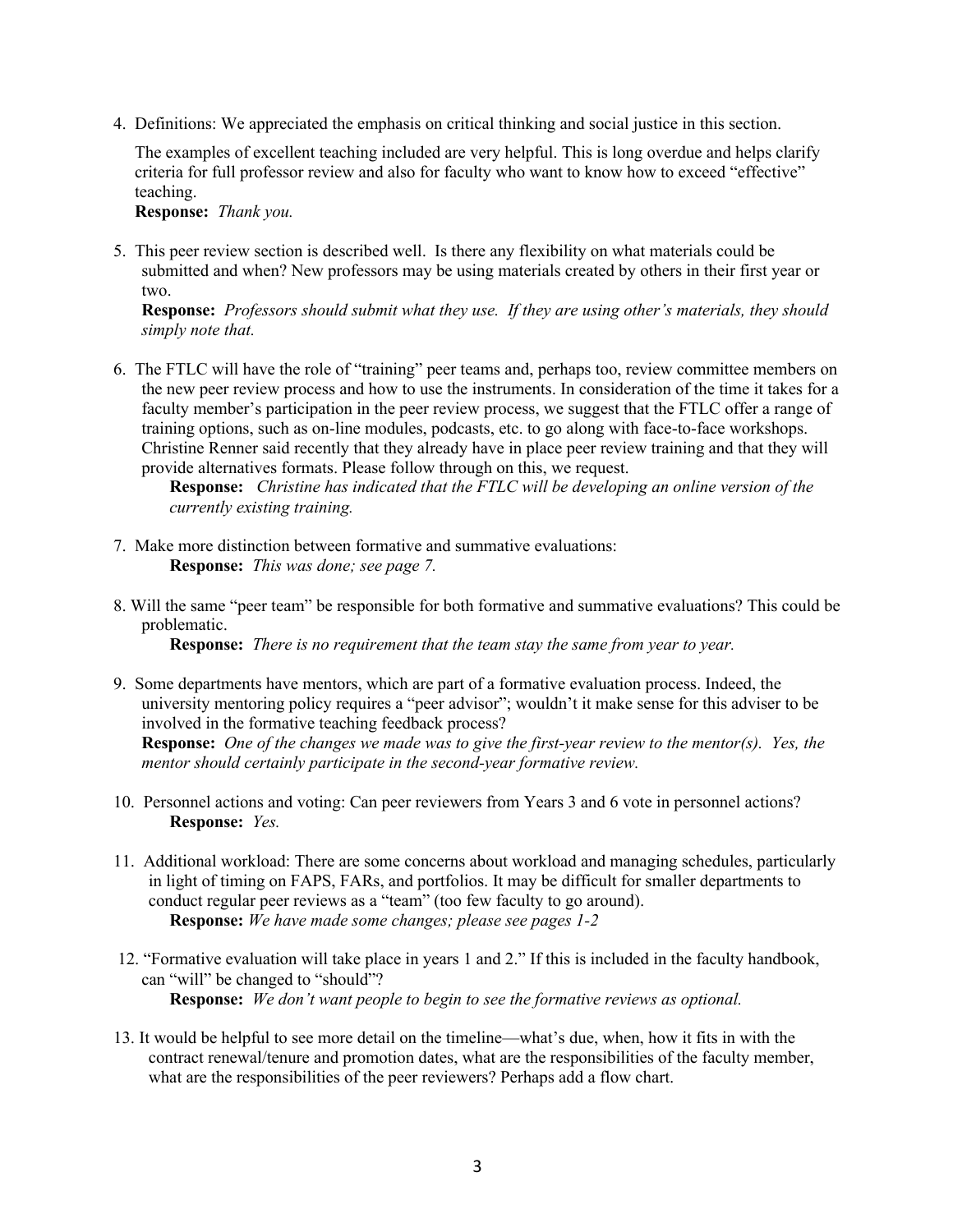**Response:** *People on FPPC liked the idea of a flow chart. However, we have eliminated reviews, and the process seems fairly simple to us now. We will offer one and see whether ECS/UAS thinks it should be included.*

14. Would the course portfolio be reviewed as summative by the unit peer review team before it is added to the portfolio for contract renewal/tenure, so the candidate could apply feedback before the portfolio becomes final, submitted for faculty review and voting?

**Response:** *The faculty member will meet with the peer review team to go over their report. Hopefully, differences can be resolved. If not, the faculty member has a right to insert a rebuttal.* 

*If a unit wants to review all the course materials the peer review team looked at, that can be done. Frankly, that seems inefficient because the review team has already done a more thorough evaluation. The unit should, of course, look at materials from other courses that were not peer reviewed.*

15. We appreciate that the sample instruments are pretty straight-forward. How much can the sample instrument be revised before it must be reviewed by the UPRC?

**Response:** *The most important thing is the identified teaching dimensions are reflected on the instruments (see page 8), The format of the instrument is up to the unit (e.g., narrative, checklist, rating scale, etc.)*

16. Can units continue to use their own existing instrument if they reflect the guidelines on peer review? We are worried about a double standard being applied by review committees if candidates use the "standard" new form versus other modified forms. Whether intentional or not, will the use of the new form add "weight" or at least help make a stronger case for the candidate's performance. In other words, would be a disadvantage using anything other than the standardized form. Ideally, there should not be any dis/advantage, but in practice? Perhaps this should be a part of the training that review committees will get to prepare them for this new personnel review process.

**Response:** *Yes, a unit can continue to use its own instrument or modify it as long as the identified teaching dimensions are there. It should make no difference in use. We can ask Christine to address that any different teaching instrument in place has been approved by the UPRC and is completely acceptable.* 

17. Some of the dimensions seem to be "Yes/No", not able to rate on a scale. For example, "Content is organized so that course has meaningful structure." A professor would either be organized or not. What would examples be for advanced ratings?

**Response***: We do not see this as a yes/no response. There are degrees of organization – it is not "dismal" or "perfect". Please remember that as long as the performance dimension of organization is on the form, a unit can change the wording on the subdimensions.*

18. For each of the competencies, add a  $N/O$  (not observed) (or  $N/A$ ) to the three assessment ratings (needs improvement, effective, every effective); not every item may apply to the context of the course or the observed classroom.

**Response:** *Fair point; will do.*

19. To clarify, the "effective" is a level that meets the bar for effective teaching, while the "very effective" rating is just that, better than meeting the bar - but is NOT to be assumed to be "excellent" as defined in the new policy document; the latter is related to 'full-professor' criteria. Is this a correct interpretation, then, about the distinction between effective and very effective ratings?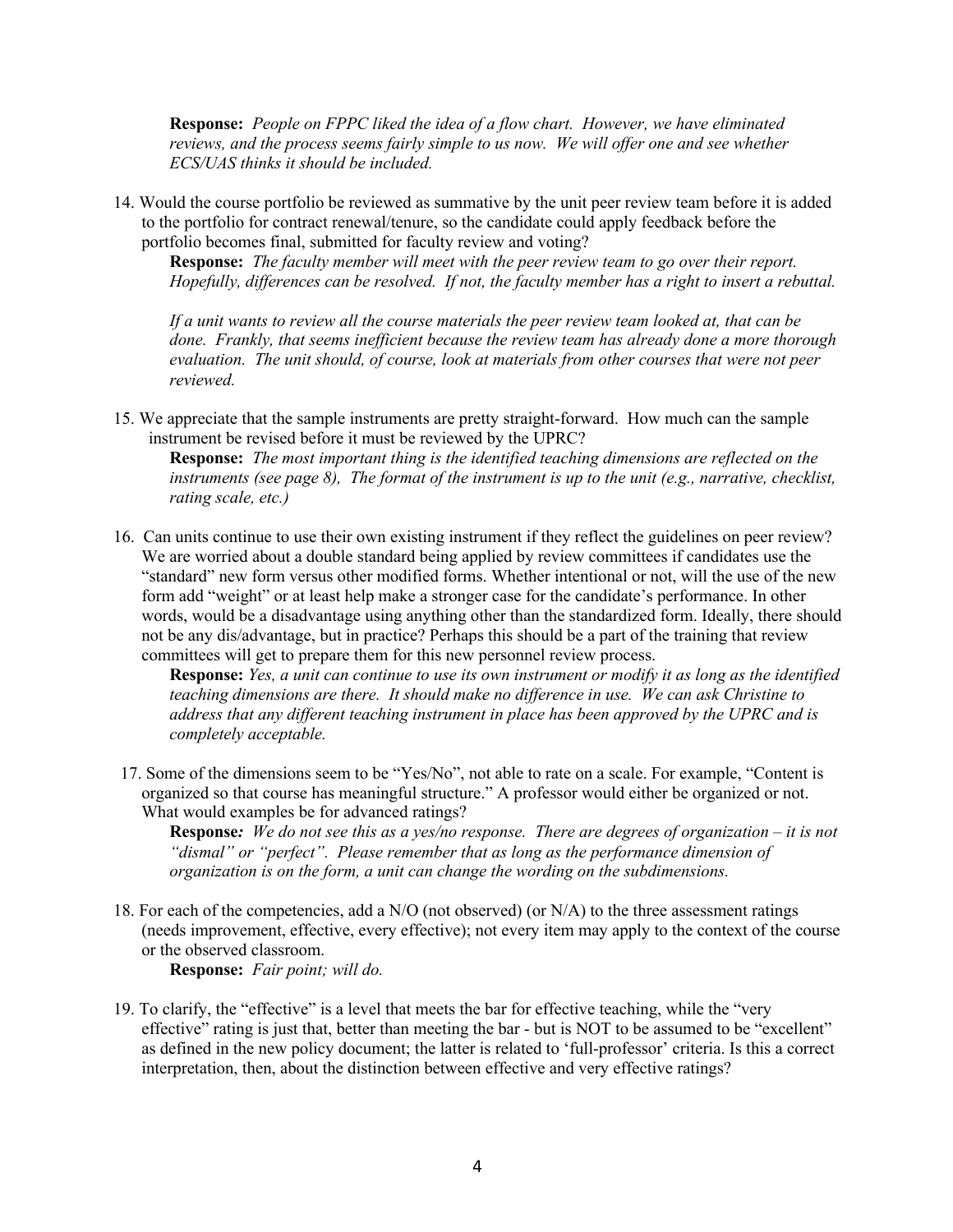**Response:** *It is. When applying for promotion to full professor, a candidate must have demonstrated at least effective teaching. But even if the faculty member does that, there are additional requirements to be promoted to full. A rating of "Highly Effective" is not enough.* 

*----------------------------------------------*

**Feedback 1:** I reviewed the FPPC's Teaching Evaluation Methods and as you had asked for feedback, I have the following comments. I think it is important if we say that teaching is our primary responsibility that our evaluation processes align with this and agree that having a more detailed process for the evaluation of teaching is important in creating more consistency across the University. However, I have the following concerns with the proposed process.

In a climate where we seem to be asking more and more of faculty, particularly as we increase the requirements for scholarship and service and are simultaneously looking to reduce reassigned time or requiring reassigned time to be used as significant focus as opposed to reducing teaching load, this seems to place even more work on certain faculty. Namely the untenured faculty member and the committee of reviewers. My reading of this is that untenured faculty would have to prepare and have reviewed teaching portfolio's a minimum of 4 times before tenure, including each year for the first three years. This seems like a lot of additional burden to place on a new faculty member. Additionally, this places an additional service load on faculty assigned to the review committee, not just in the time that it takes for the review, but apparently, they also have to be trained by the Pew FTLC. Though in larger departments this could be spread around, I fear that certain people could get tagged to do this more frequently because (1) they are trained (like inclusion advocates) or (2) because they have more expertise/are better or more thorough at doing this.

Something that I don't see in this, but that I think is important are some clearer guidelines for the writing of personal statements. It would make sense to me that faculty be encouraged to frame their statement regarding teaching around the criteria of effective teaching that have been established. Explicitly indicating how the materials they have included in their portfolio demonstrate their meeting of these criteria. It would also be a good idea for the FAR, if we really want faculty to demonstrate these criteria, to explicitly ask them to reflect on their teaching in light of one or more of the criteria.

**Response:** *The training will be done in the second semester of the pilot year. Although it is up to the unit we recommend that all tenured faculty be trained. We are not sure what is meant by "personal statement". If you are referring to Self-Reflection, we are recommending modification of the question in the FAR to reflect your suggestion.* 

----------------------------------------------------

**Feedback 2:** Another issue I thought about in regard to teaching has to do with the question of materials. In the sciences, many times the syllabi are decided by committee, as are quizzes, lab manuals and other assignments. How does that really reflect on the individual faculty members? Additionally, the course that I have taught most frequently is a team-taught class where I am not the primary instructor; how would people in this kind of situation be evaluated?

**Response:** *If material is common and was not developed by the faculty member, that would be noted. It should still be included, so peer reviewers can look the context of the class. We believe peer review is best done on a class or section of a class where there is one instructor.*

---------------------------------------------------

## **Feedback 3:**

• The number of observations/reviews scheduled for pre-tenured faculty, the number of and rank/status of reviewers/observers required per action (3, tenured), and efforts to have folks within disciplines and departments engage in these actions make these protocols quite restrictive—while this may work in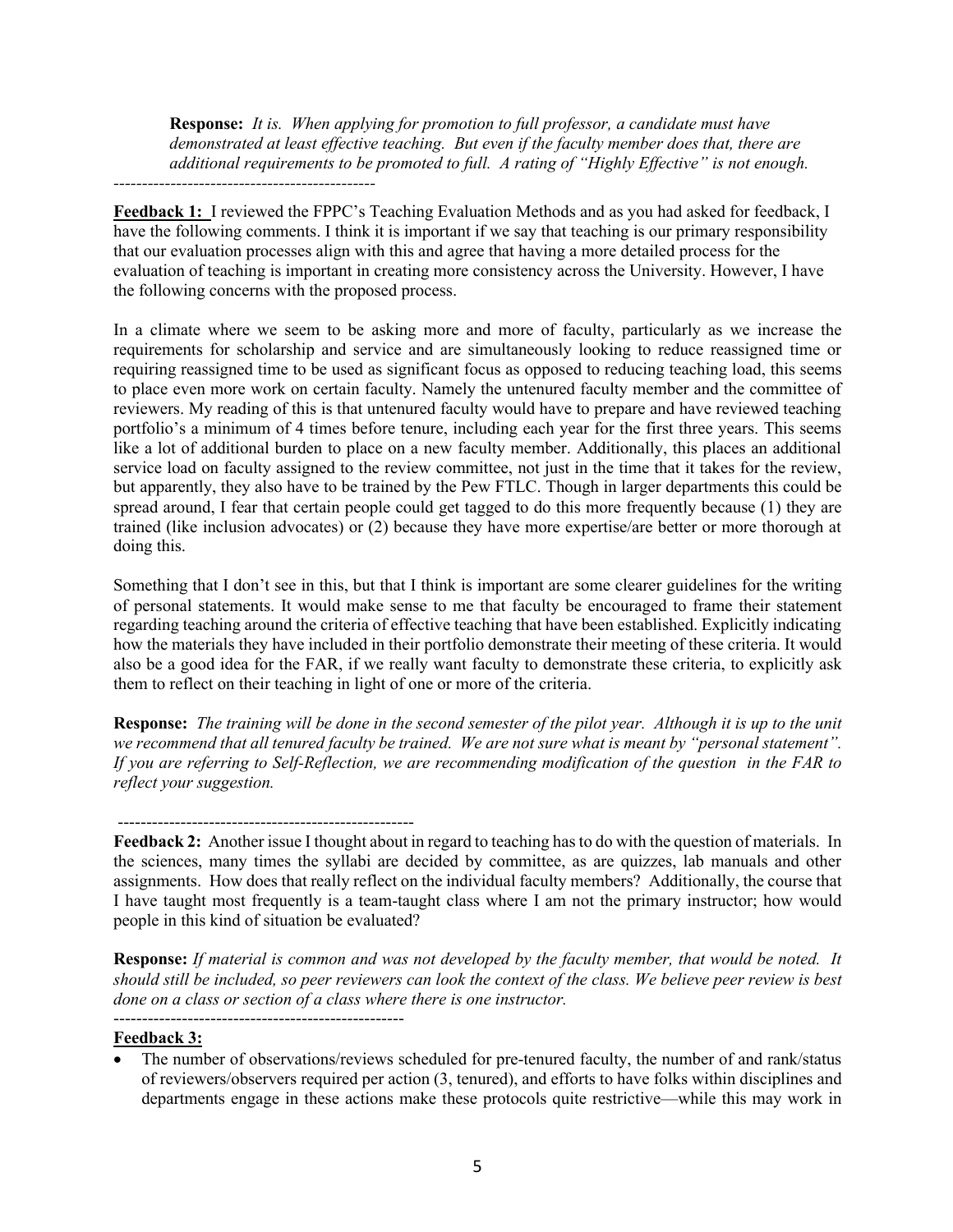very large departments, it is our sense that this will be very difficult/impossible to achieve in many departments and perhaps entire colleges across campus.

- For example, departments with graduate teaching loads may disproportionately offer courses M-Th, 6- 9pm; given that several faculty in a department may teach 3 of the 4 nights a week in a given semester, it would likely be very difficult to find 3, tenured faculty to observe another class during these time blocks.
- Can we have more information about why 3 tenured faculty members are required for review/observation? It seems that if there is proper training, 2 should be enough differences between two reviews/observations should not be *so* different to require a third tiebreaker.

## **Response:** *Please see pages 1-2.*

---------------------------------------------- Feedback 4: I agree with the Provost's sentiments about teaching being the most important work we do, and therefore we should welcome opportunities for review/observations and formative and summative feedback. I understand the need to align feedback with the personnel processes in place for TT faculty. Given the importance and value we place on teaching effectiveness at this institution, what are the opportunities/requirements for formative and summative peer feedback for faculty that are not up for personnel action? In order to ensure that high quality teaching is available to all students in all classes, should we not have some sort of schedule for ALL tenured/tenure track faculty? What mechanism exists for peer review of teaching that ensures teaching effectiveness is maintained post-tenure?

**Response:** *The FPPC agrees with you. We do believe that all faculty should be peer reviewed (perhaps every three to five years) and that annual reviews rely way too much on student impressions in some departments. If ECS wishes to send us a separate charge to look at that, we would welcome it. However, faculty are saying that just reviewing non-tenured people is too big a workload, so I am not sure how they would feel about incorporating all faculty.*

I would exercise caution with having the very *first* statement of definition relate to organization. The statement: *Teach content in a coherent, organized manner to aid student learning* by itself supports a simplified view of teaching that my experience has been used a proxy by both students and faculty for other issues. I am not suggesting that organization isn't important, but the frequency with which I have seen "organization" invoked signals that it is an easy term to fall back and that, relative to the other dimensions, can be a broad catch-all for dissatisfaction with teaching. I am also concerned about discouraging teaching that may not at face value appear organized but that is very much intentional in the design of the learning experiences. For example, constructive approaches, immersing students in desirable difficulties, or active learning pedagogies such as Reacting to the Past, may not at first blush appear organized but are in fact quite well planned. Will a peer observing one (chaotic and messy) class session rate that instructor's class as organized? Are all students in an introductory course at the metacognitive level to differentiate organization and deep learning experiences (see this study as an example)? All that is to say that I would advocate moving this item to appear as a later dimension of the definition and possibly to provide additional verbiage to define/explain what is meant.

#### **Response:** *We moved the organization dimension from the first position and changed the explanation.*

I raised this issue early on in the drafting of the language about the use of "*and*" in each statement. If we take a look at Dimension 5: *Establish and communicate challenging learning goals and high expectations*, there are from a literal and possibly legalistic viewpoint four different items therein that must be evaluated:

- 1. Establish challenging learning goals
- 2. Establish high expectations
- 3. Communicate challenging learning goals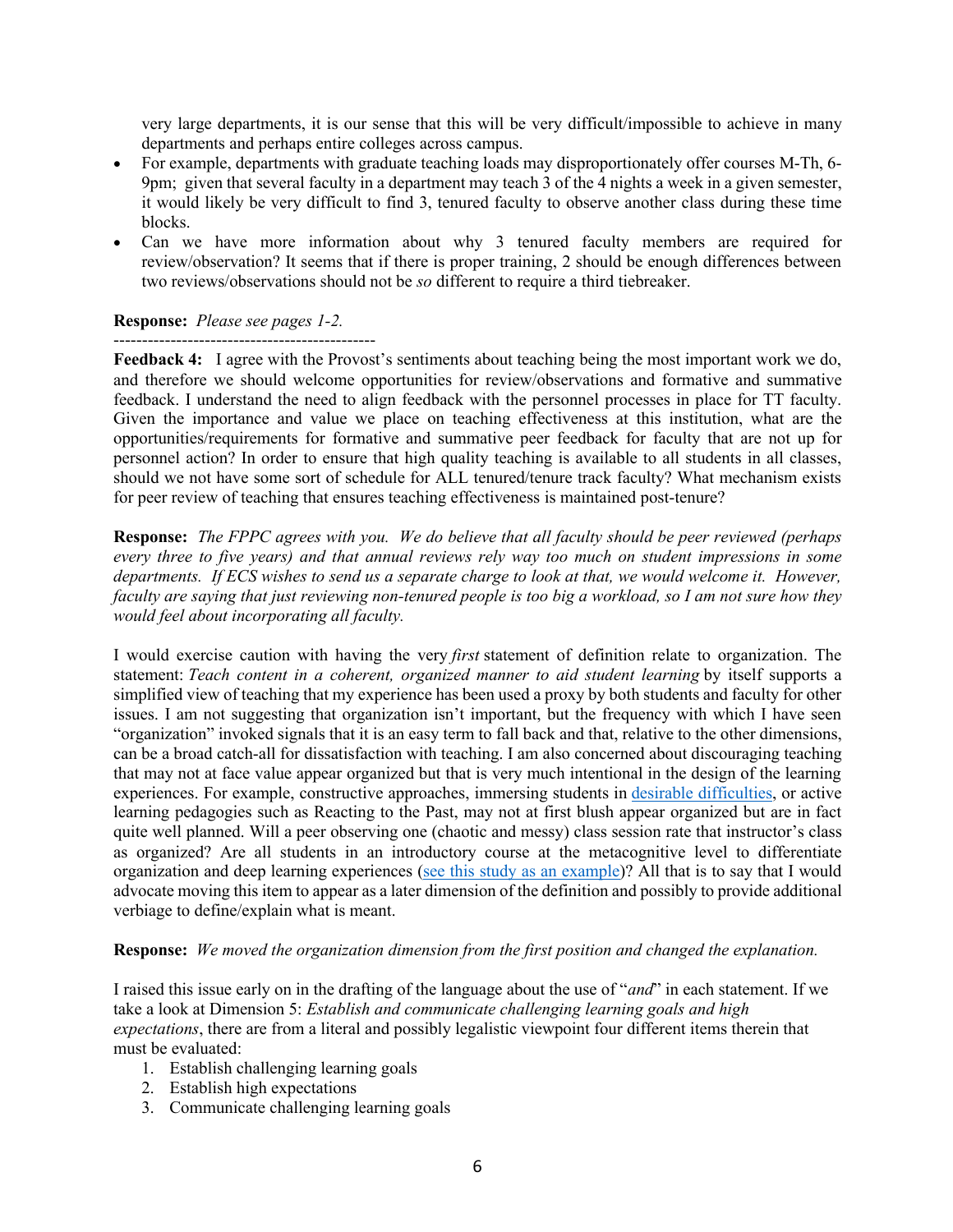## 4. Communicate high expectations

I would urge the committee to review each of the eight statements with an eye towards the compound statements and how evaluation will be operationalized.

**Response***: We understand the issues involved with compound sentences. Rather than having many dimensions to effective teaching, we think this is best handled on the evaluation instrument for units that are concerned about this. For instance:* 

Establishes Challenging Goals and Expectations

- 1. The degree to which challenging learning goals are established is.....
- 2. The degree to which high expectations are established is......................
- 3. Challenging learning goals are communicated to students.................
- 4. High expectations are communicated to students...............................

I wonder about the extent to which the Course Portfolio/Dossier is tied to the class observation. My initial sense was that the review of course materials was very much tied to the observation and that these materials were to be considered as context for the observation itself. That said, the document reads as though these two things are separated. I wonder whether or not the entire review procedure would be simpler if the peer observation/material review were more intentionally linked and thus considered One Thing. If the intent is for them truly to be separate events, then I do see this entire procedure as being a great deal of work. Once upon a time, we chatted about providing units with a menu of peer review options. Might it be appropriate for units to choose between the two – peer observation OR review of course materials? I ask only because I know other institutions undertake a combined review or choose one or the other.

**Response:** *The charge we received asked that both be developed, and we agree that doing both is optimal. We believe that certain performance dimensions are better assessed by one form of peer review than the other. We do not see it as two separate processes; one of the purposes is for the course materials to set the context for the observation. We specify that the course materials will be looked at shortly before the peer observation, and they are both discussed in the peer review meeting. When setting up the observation, the reviewer should ask about what will occur in that class and if there are any course materials that would be particularly pertinent. If some units would like to combine the two instruments, we think that is acceptable. In the proposal, we did combine the two types of peer review into one procedure to better communicate their interconnectedness.* 

Lastly, I want to come back to the issue of a "yes, we did it" approach versus a "we rated the quality" process. With respect to both the reflective self-evaluation and also the class observation, how important is it that a rubric/form be completed that evaluates the quality of these items or is the important thing to note that an instructor undertook the process of reflection (with sufficient guidance/prompts/models) and engaged with peers around a classroom observation? I raise the issue because of the challenges associated with "grading" these two aspects of the evaluative process. One might imagine that it is simpler to provide a checklist or rubric with which peers can provide evaluative remarks on course materials – syllabi, assignments, graded work, etc. Which then brings me back to the role of the personnel portfolio in this evaluative process. Might a checklist/rubric be developed to help colleagues better evaluate the portfolio materials?

**Response***: For the summative reviews, there does need to be an outcome specified; it would not be enough to simply say, "we did this". For the second-year formative review, we do ask that the instruments should be used because it is a low-stakes way for faculty to experience what will happen*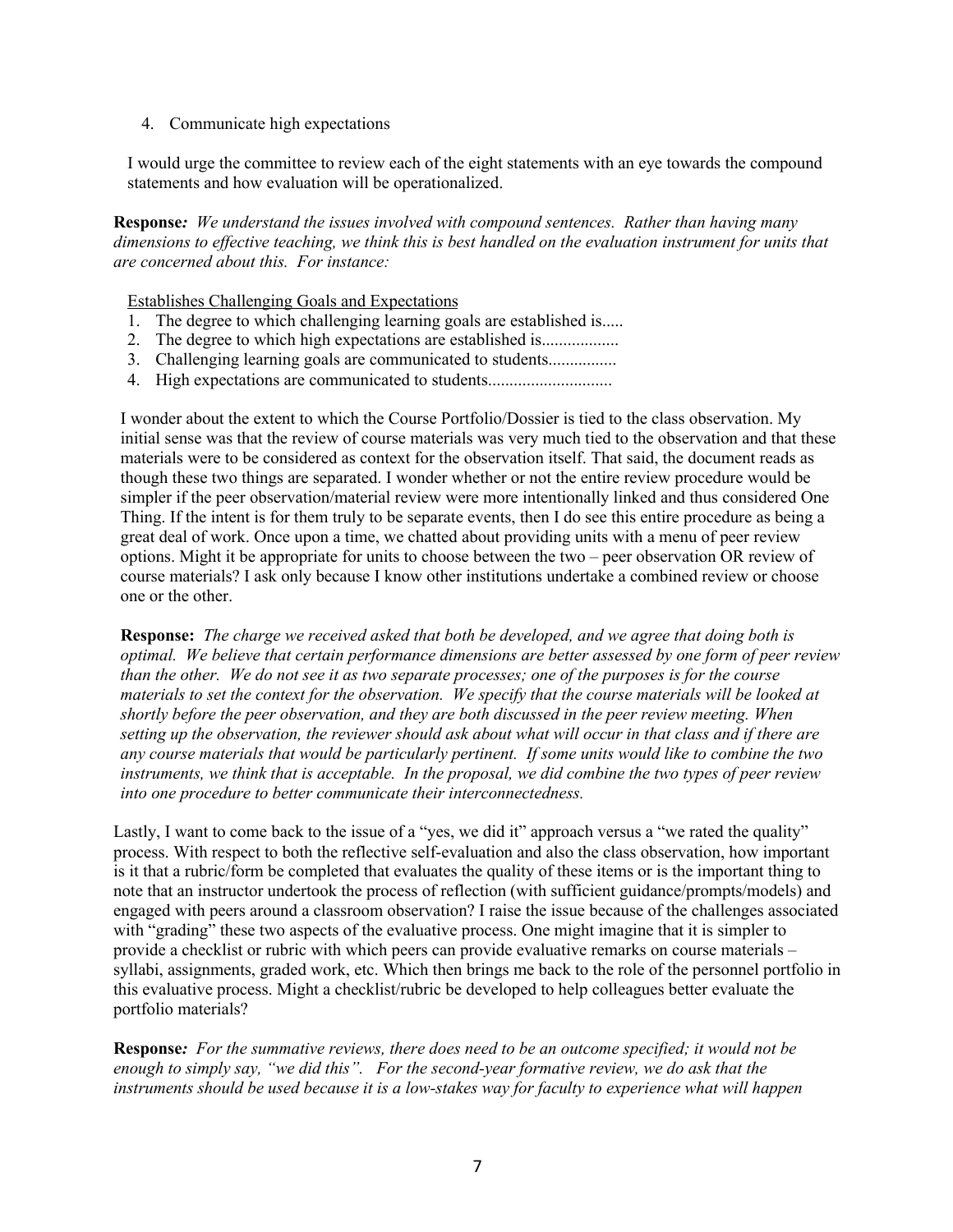*during summative review. Perhaps it was not forwarded to you, but four sample rubrics were developed and will be linked in the Handbook. Units are also free to develop their own instruments.* 

#### ------------------------------------------------

**Feedback 5:** I'm writing with feedback to the FPPC proposed policy for standardizing teaching evaluation.

I recognize the immense work that this committee has put into preparing this proposal, but feel that this added burden doesn't align with the Provost's commitment to evaluating workload and ensuring that service is meaningful. Additionally, as a newer faculty member, one who is undergoing tenure review currently, I can't agree that this amount of teaching evaluation would have relieved or help me. I think it would be intensely anxiety inducing and stressful, and although the policy says the reviews at years 1, 2, 4, and 5 are formative only and only to be seen by the individual faculty member being evaluated, the impressions left for the evaluators who are in your department would still exist when it came time for personnel decisions. These impressions wouldn't just go away because the policy says it's a formative evaluation.

I think we need careful consideration of what the "problem" is that we are trying to solve through this standardization in the policy. If the lack of standardization is the problem, that can also be solved by a single required evaluation each year prior to personnel decisions.

If the problem is that we want to help new teachers grow and thrive to become excellent teachers, I don't think constant evaluation by your departmental colleagues is the proper course of action. I think we could better utilize the Pew FTLC by having them visit your classroom while your teaching (these could be "required"), with private feedback given to the faculty member (the mid-semester reviews are nice, but only gather student impressions, not professional impressions of your teaching). We could have Pew FTLC have a process by which they give feedback on specific coursework, like a student might visit the writing center. We could have workshops where the FTLC helps you interpret, reflect on, and act on your student teaching evaluations, and we could require junior faculty visit classes being taught by recognized, senior faculty - maybe award-winning teachers – to better develop their teaching skills. I feel I would have jumped at the opportunity to have any of these options available to me as not-yet tenured faculty member looking to improve my teaching, and the university investing in resourcing these kinds of opportunities would be helpful if the problem we are solving with this policy is to help improve teaching.

If the problem is that we currently have bad teachers, then those cases should be handled individually through another mechanism.

I hope that you forward my thoughts to FPPC.

**Response:** *This charge originated with the UPRC, which is chaired by the Provost. I did check with her, and she remains in favor of both kinds of peer review. One of the problems we are trying to solve is that there needs to be multiple methods of assessing teaching, not just student impressions. In order to be fair, those processes should not differ tremendously from unit to unit.*

*I did talk to the FTLC about your suggestions, and it already does everything you mentioned when someone is referred or asks for help, but the center does not have anywhere near enough staff to do those things for all untenured faculty members. The FTLC can certainly be a resource, but it cannot take the place of the unit.* 

# ---------------------------------------------

**Feedback 6:** I am happy that we're making the effort to meaningfully evaluate teaching. Teaching is the most important activity we do, and I welcome efforts to improve that.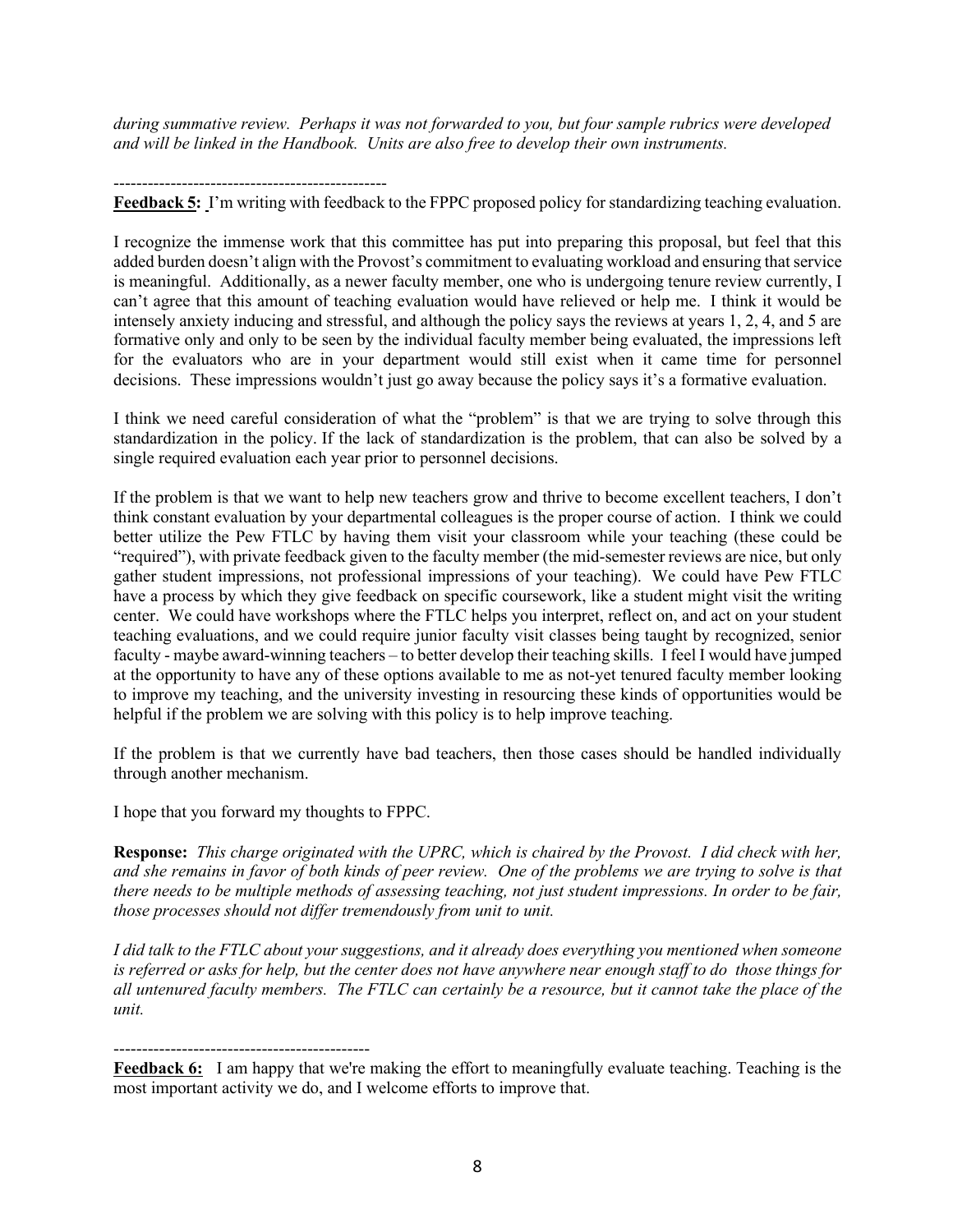The materials that I see are quite ambitious. I see a lot of attention to rubrics and forms and submitting portfolios over a number of years (perhaps every year until tenure/promotion!). To me, that largely sounds like what we do in a personnel review. Is this to be a formative process, or a review? Even though the current proposal attempts to distinguish those two activities, the line does not seem to be clearly drawn.

I also worry that formulating an instrument by which we report the results of the review of teaching will inevitably result in "teaching to the instrument." It's been my experience that the most meaningful moments of teaching development have involved experimentation, inquiry, discussion with students and colleagues, visiting colleagues' classes and observing teachers with all different sorts of pedagogies. This free exchange of ideas and engagement with teaching is what I value most, and I fear that the measures proposed will encumber those or, worse, supplant them entirely.

Thanks for all your work on this. I'll be following this issue closely, and I'd be happy to provide more feedback.

*Response: Please note that this is not done every year until tenure. We have changed the first year to formative review done with the mentor (unless a unit wishes otherwise); then there is a formative in Year 2, contract renewal review in Year 3, nothing in Years 4 and 5, and a pre-tenure review in Year 6.*

*We agree that teaching development involves experiment, inquiry, discussion, etc. Nothing in this proposal prohibits any of that. In Years 1 and 2, that is the goal. But, for better or worse, there has to be a summative review when a person is up for a personnel decision. And, there has to be some way of reviewing/summarizing teaching performance to inform that decision.* 

*The proposal stipulates that a unit does not have to use the instruments attached; they are samples only. A unit can use different instruments for formative and summative review. A unit is free to develop its own instruments as long as it includes the relevant teaching dimensions and it is submitted to the University Personnel Review Committee. If a unit wants to develop a narrative form for maximum freedom of expression, it may do so.*

**--------------------------------------------------------**

**Feedback 7:** Flexibility: I think that the policy would be better with a bit more flexibility built in, as several people noted in the meeting. That flexibility should be tied to the people involved as reviewers of the portfolio and doing class visits, as well as the course being reviewed. For instance, it seemed like there could be some issues with expecting that a single course would be taught in both semesters. There's huge variety in teaching loads on campus.

*Response: We are not sure exactly what is being asked for here. The course being reviewed is up to the faculty member. We do believe that tenured faculty members should be the reviewers. The summative review of a course will occur in one semester, so teaching it in both semesters is not necessary.* 

Timing for Rollout: This is not something we discussed, but it's an issue I think about every time we have a personnel policy change. It seems like the pattern is, once UAS approves and the provost signs off, the change in the faculty handbook is immediate. When this has happened with personnel standards, it has always made me uncomfortable; in recent decisions, I didn't realize this until after UAS had voted, so I neglected to raise it.

For this proposed change, there will be lots of departments and colleges for which this is a BIG change and a lot of new work. I think it would be highly unwise to instantiate this next fall. Folks should have a year to figure out a plan, and maybe the opportunity to pilot it with new faculty. I also think that there has to be some process that allows faculty in the tenure pipeline to not experience a wildly different second review.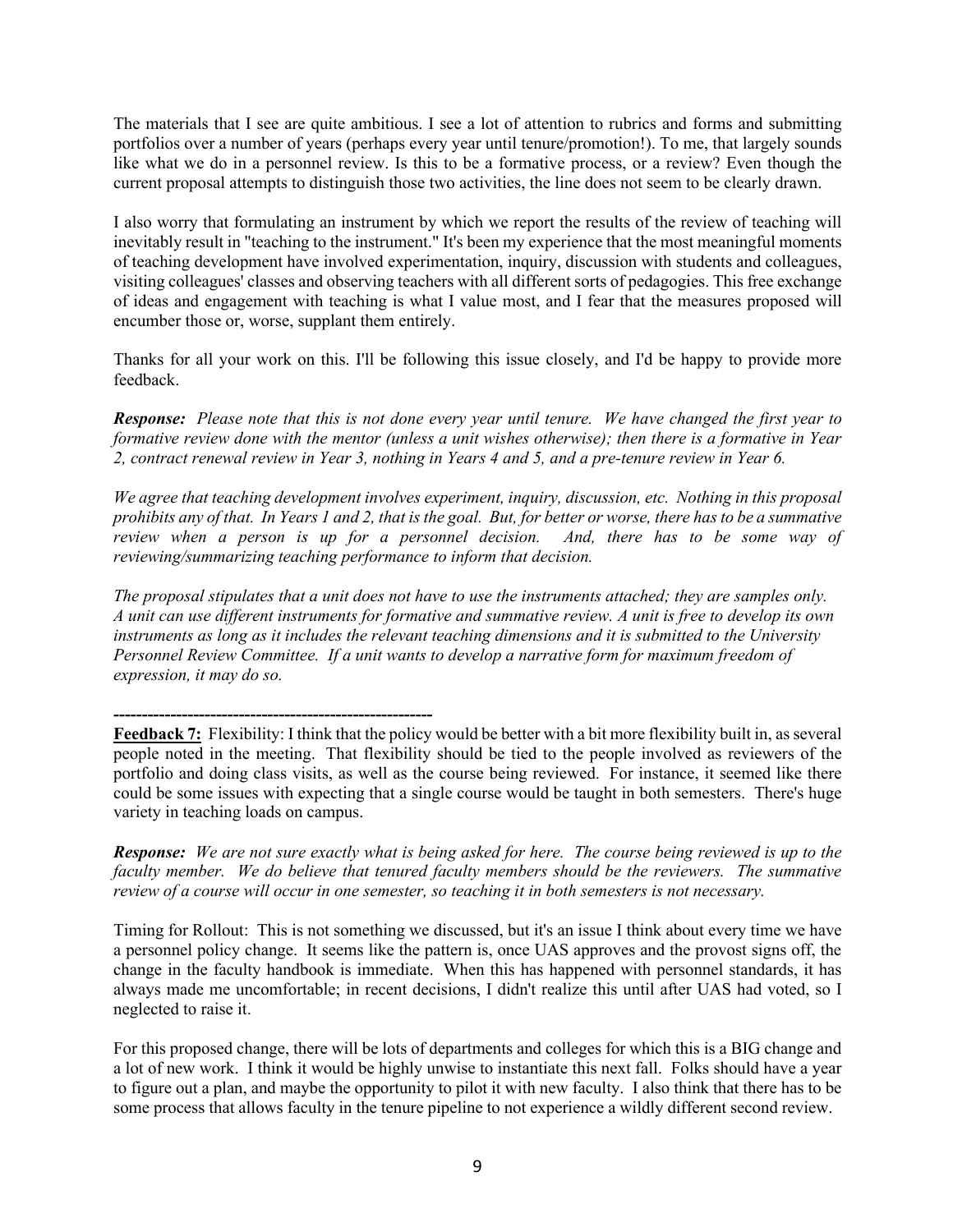I compare this to the catalog: when a major changes and there are new requirements, they aren't retroactive, but rather apply only to the incoming class of students (while older students can opt in). When we make big changes in personnel policy, I think they should apply to the new cohort of faculty, but we should have some means to make the change more gradually for people who've already been here several years.

*Response: This is a good point. The FPPC recommends that next fall be a pilot semester, which will involve a limited number of units. The winter will be dedicated to reviewing results, making any necessary changes, and training. Although university-wide implementation is up to the Provost's Office, our recommendation is that it begin in Fall 2021.*

*----------------------------------------*

**Feedback 8:** We feel that departments with strong mentoring documents that have been approved at every level should be exempt from the new peer-review process due to the strength and efficiency of the processes already in place. We are essentially being asked to fix something that's not broken because of issues other departments and colleges are having. Colleges and departments that are faltering in meeting mentoring standards should be required to use the new process, but those with strong mentoring processes already in place should not.

Some specific issues:

Small departments like ours are unduly burdened by the requirement of having three-person mentoring teams. If the faculty mentor cannot be on the team and untenured faculty cannot be on the team, that leaves us with just four individuals who could serve as team members. Next year we will likely have three untenured tenure track faculty members, which means team members would each have to cover three classes per semester, often classes that meet on opposite schedules. This requirement is imposing a lot of extra work on faculty who already are stretched trying to complete teaching, scholarship and service requirements.

Having an outside committee member makes little sense when concepts specific to our discipline are what is being taught. How well someone teaches anthropological theories or methods would be very difficult for a non-anthropologist to evaluate. Imagine someone like me evaluating how well a Chem professor is teaching temperature conversions or how to balance redox reactions. I might be able to evaluate my own understanding or guess at how well the students are taking in the information, but I wouldn't truly be able to evaluate the pedagogy the way a chemist would.

If a team is required, we think two people makes a lot more sense and that a team of two is more practical than a team of three.

We also believe that the first year of a new faculty member's time at GVSU should be something of a "safe space" where they can get used to their classes and settle in without immediately being evaluated. Russ said there was some talk at UAS about moving this evaluation to start in the 2nd year and we think that's more reasonable.

We'd like clarification on how much we'd be able to change the final form to make it more compatible with our already successful system. That said, we do not think it's logical to replace something that works well just to improve the appearance of consistency across departments.

**Response***: Department mentoring certainly has a role in formative review, but not summative. We changed the first year to review to one that is done by the mentor to reflect that. Mentors should not do summative reviews; faculty members must to be able to trust a mentor, not have to be watchful of what is said or done because the mentor will eventually formally evaluate the mentee.*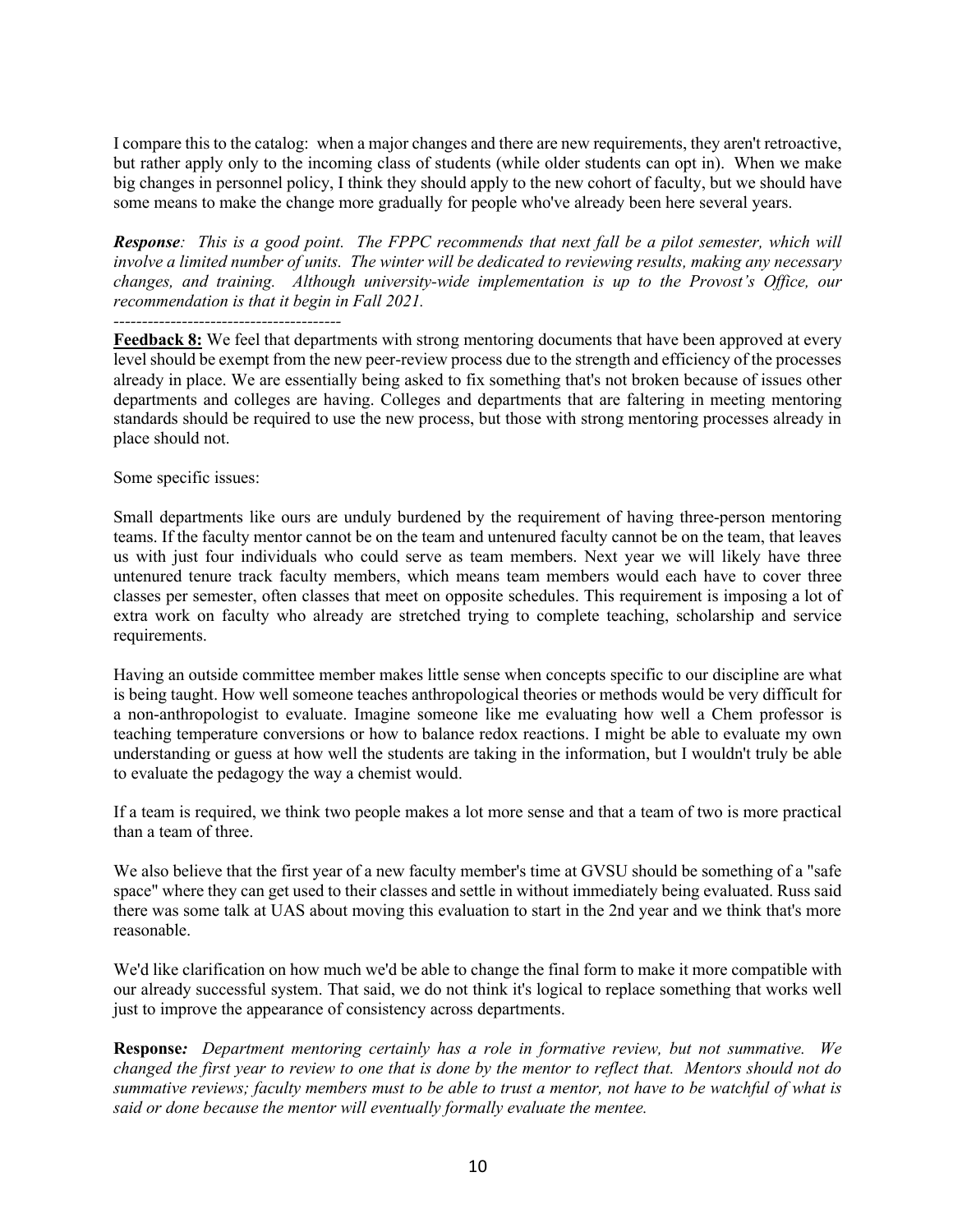*The literature indicates that people not familiar with the discipline can be effective peer reviewers; they demonstrated equal reliability and validity as non-experts in the subject matter (Hanson, 1993; Morgan, 2013). If a reviewer knows nothing about the content of the discipline, that dimension can be skipped. Per instruments, the important thing is that the forms reflect the dimensions of teaching that the type of peer review is meant to assess. The format is flexible.*

*----------------------------------------------*

**Feedback 9:** I believe this process creates an incredible and unnecessary addition to the workload for pretenured faculty: although preparing the course portfolios is in some ways a draft for the personnel file, I would have been overwhelmed by this in my first year and probably even my second. It seems to ratchet up the pressure just when new faculty are getting their footing, and I don't know that the value outweighs the cost.

**Response**: *Please see pages 1-2.* 

**-------------------------------------------- Feedback 10:** If we were to require the course portfolio, I would have difficulty evaluating it because there is no narrative to accompany it. There's certainly value in reviewing course materials with a colleague early in a faculty member's tenure – I got a lot out of my conversations with my mentor when we looked at my course materials – but those were conversations, not a formal, written review. To me, the conversation element seems really important; I would be uncomfortable making a judgement about a colleague's pedagogy without having some explanation from the faculty member about his/her/their intentions and goals. That doesn't mean I think we should add a reflective piece to the course portfolio – that would be even more work. I just don't see the value in such a rigorous review before year three.

**Response:** *We have changed the first-year review to occur with the mentor. The value of the second-year formative review is to look at progress through more than one pair of eyes, note anything that needs improvement, and be a low-stakes acclimation of the faculty member to the review process that will count towards contract renewal in Year 3. We expect that conversations with the faculty member will occur anytime a formative or summative review is done.*

**Feedback 11:** The proposed process seems to mirror a lot of the mentoring work, and perhaps in so doing dilute the quality of both. Also, I wonder if this workload might not place a higher burden on smaller departments and/or departments that have less tenured faculty. (e.g., the peer review team is supposed to be three tenured faculty). And, as we know, the winter semester is already one that seems to have an increased workload (e.g., affiliate reviews, searches/campus visits, tenure binders, registration/student advising, a very short turn-around from fall).

# **Response**: *Please see pages 1-2.*

**---------------------------------------------- Feedback 12:** It wasn't clear to me -- is the course portfolio to be for the class to be observed? If so, that means we're expected to have everything planned out, built, written, etc. before the semester starts. Before we even meet our students. That does not seem like it encourages responsive teaching. Also, as a new faculty member, I am likely to have new preps, which increases my workload. And if it were not a new prep, the required submission deadline for the portfolio (and the lack of time between semesters) means that we would likely be preparing this portfolio (and hence our course) without the benefit of things like summative student feedback, seeing how final projects pan out, etc. Again, this does not seem to encourage responsive, reflective teaching.

*Response: Yes, the course materials are for the course that will be observed. During the first two years, this will be formative feedback only. Formative feedback certainly does not preclude changing materials*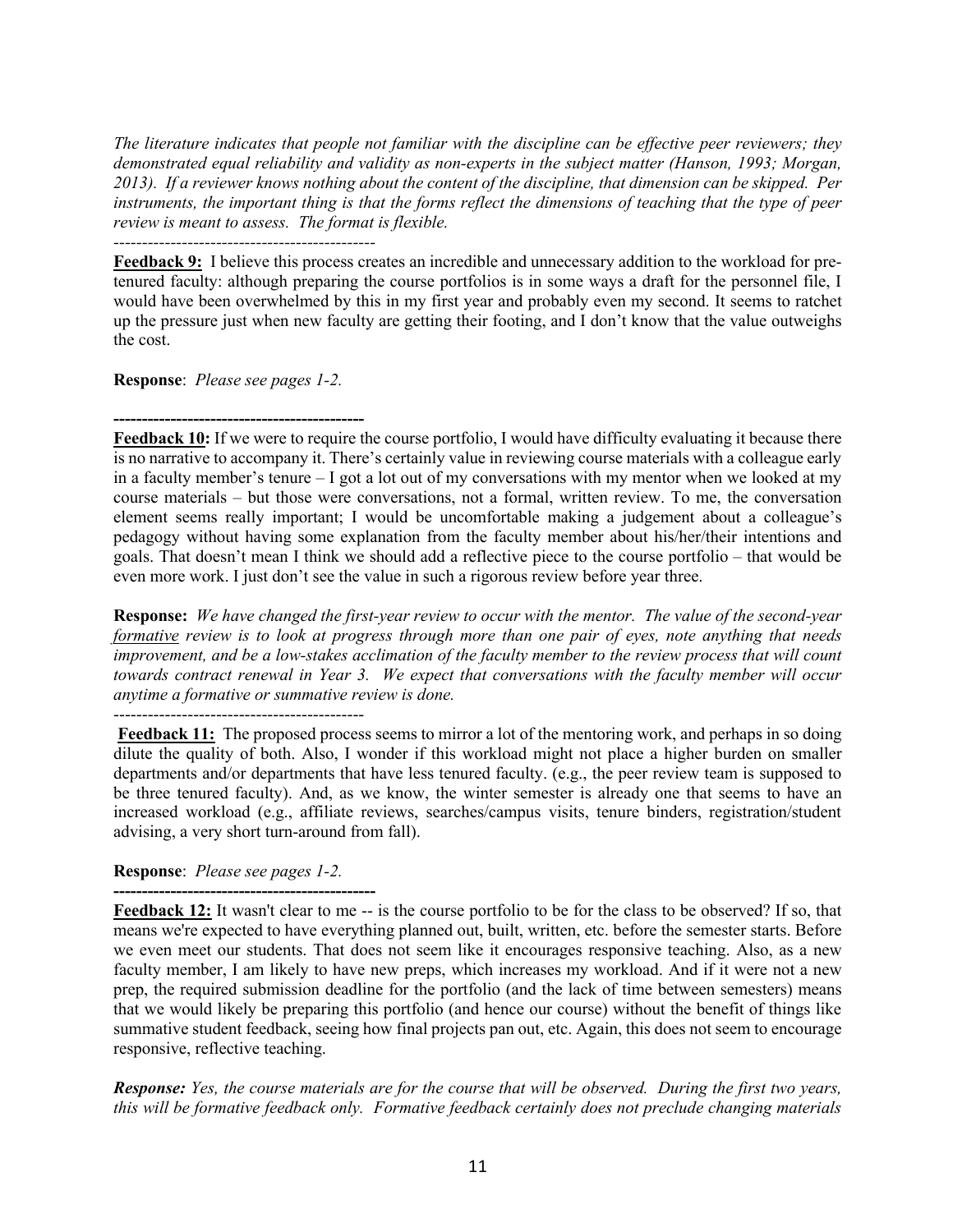*in subsequent semesters, and we expect the peer reviewers might be able to contribute helpful suggestions. By the third year, materials will need to be complete because the contract renewal is imminent. --------------------------------------------*

**Feedback 13:** The requirement to build a course dossier (in addition to knowing how much work you would be foisting onto your colleagues) prior to observations seems like it would discourage faculty from requesting formative evaluations.

## **Response:** *Please see pages 1-2.*

--------------------------------------------

**Feedback 14:** This new process would have all tenure-track faculty in essence create a Course Portfolio every year (maybe several depending on how many different courses they teach - it is not specified in the guidelines whether they would need to create one for every course they teach or just a selected course). Then the Portfolio needs to be shared with three tenured faculty and evaluated in detail. The same three faculty would also complete observations every year (some formative, some summative).

**Response***: They assemble course materials only for the course that is being observed. It does not have to be the same three faculty members each year.* 

# ---------------------------------------------

**-----------------------------------------------**

**Feedback 15:** Given the ratio of tenured v. tenure-track faculty in our department, tenured faculty would constantly be reading and evaluating portfolios. Tenure-track faculty would constantly be creating portfolios where the documenting of work would take away time from the actual work. The process would leave little time for both tenured and tenure-track faculty to actually engage with students and do service or work on scholarship. Also, would this work be standard expectation from tenured faculty or is this something they can claim as service? Based on my reading it appears to be standard expectation, which again in a small department like ours would requires a huge time commitment from everyone. While I am all for giving feedback early, I believe our new mentoring guidelines will ensure that formative observations take place before summative observation.

**Response**: *This would count as service. Please also see pages 1-2.* 

**Feedback 16:** I don't disagree with the definition of effective teaching per say. The emphasis on peer review and self-evaluation (reflective & dialogical approach) is welcome and helps to, if not decrease the weight of the LIFT evaluations, at least to emphasize their function as ONE measure only. In this regard, I agree with the overall philosophy.

What I have issue with though is the process, both in terms of its complexity and cost (labor). The faculty involvement it requires at the unit level and the burden it puts on new faculty members is quite frankly concerning. While there are explicit "formative reviews" built into it, the scope and complexity of the process may suggest that there is no room or time to develop and get acquainted with the culture of the institution. The biggest concern then is that the formalized steps and product (portfolio) end up becoming the driving force and not the development of effective teaching through personalized and customizable peer-to-peer support.

**Response***: Please see pages 1-2. The first two years are peer-to-peer support; no one is involved or sees any results other than the mentor, peer reviewers, and the faculty member.*

**Feedback 17:** While I believe the process is moving in the right direction, I have some reservations about the one-size fits all approach FPPC are suggesting. What may work for large units will not necessarily work for smaller units, especially trying to (easily) find three (3!) tenured faculty for classroom observations. I'm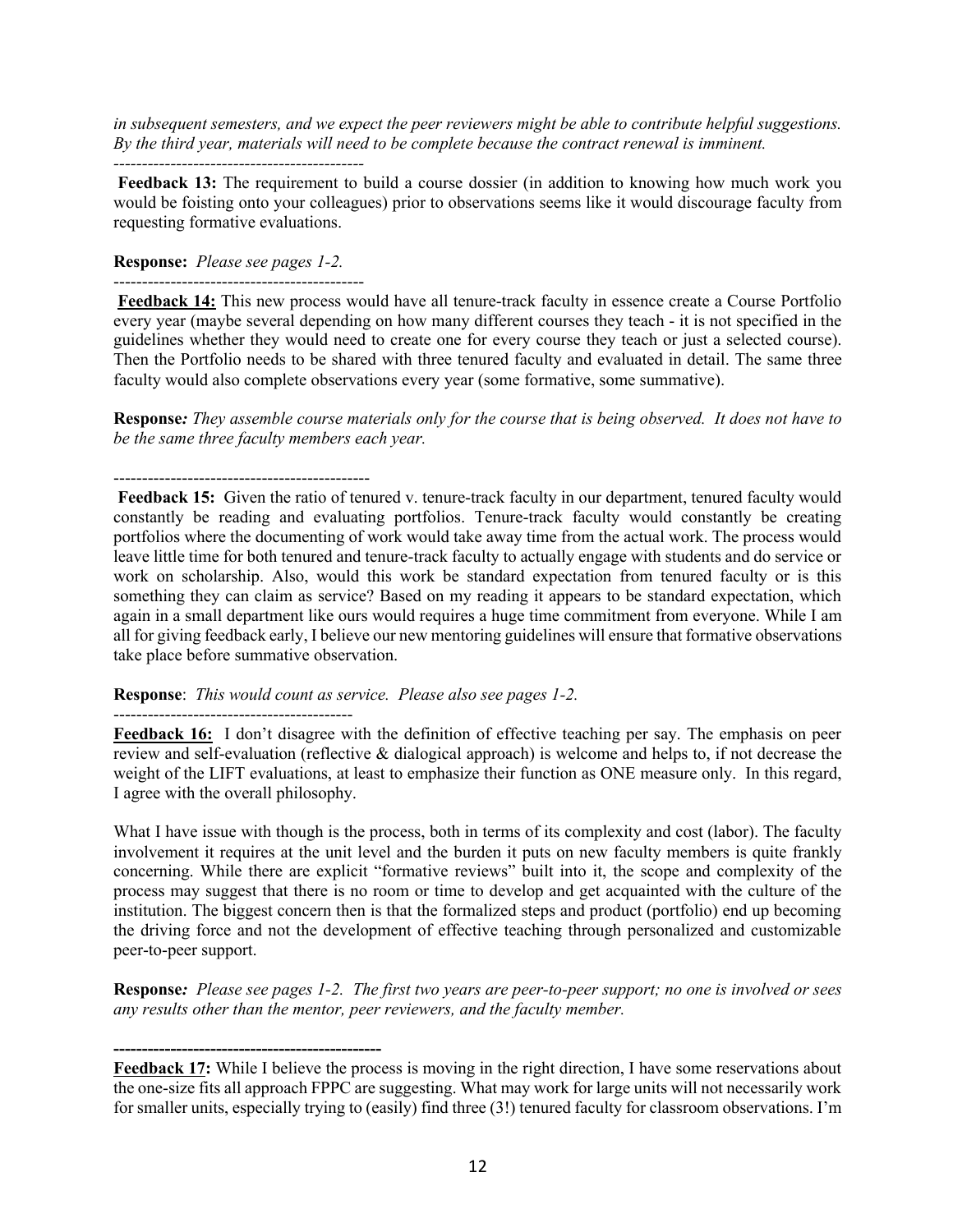also concerned about faculty workload of both new faculty and tenured faculty that this process entails. Isn't one of the reasons we moved away from 2, 4, and 6-year reviews was to decrease faculty workload? This new process actually has us doing more reviews that when we changed the system eight years ago. I'm also worried about the inherent redundancy with the mentoring plans all units were tasked with creating this past fall. Those mentoring plans already have formative review/feedback built in, so this new proposed process in the first year seems like overkill. Finally, I'm also concerned that if the LIFT evals are only to be one measure of effective teaching, they seem to show up as possible sources of evidence for too many categories.

**Response:** *Please see pages 1-2. The FPPC shares your concern about the overuse of LIFT. We have been given a charge to propose policy about how LIFT can and cannot be used.* **-----------------------------------------------**

#### **Feedback from the CLAS Faculty Council.**

- 1. CFC requests that Formative and Summative should be defined in the document.  **Response:** *Definitions have been added; see page 7.*
- *2.* Is it Observation? Review? Evaluation?

#### **Response:**

- *1. Evaluation - determination of the value , nature, character, or quality of something or someone; assessment.*
- *2. Observation - notice or perceive (something) and register it as being significant.*
- *3. Review - careful examination of something, formulation of a judgment, and statement of the judgment*
- *4. Assessment - the evaluation or estimation of the nature, quality, or ability of someone or something; the action or an instance of making a judgment about something*

 *Synonyms: Assessment = evaluation; review =reassessment; observation= review*

 *Note: This was the most fun we had writing this plan/proposal/proposition/recommendation.*

3. Should not evaluations always be formative?

**Response:** *They must be summative if we want to use them in personnel decisions to supplement student impressions of teaching.* 

- 4. CFC is concerned about managing workload. **Response**: *Please see pages 1-2.*
- 5. CFC is hesitant about three reviewers meeting to discuss their peer observations. Would this not be a "micro" personnel committee? If so, is it redundant for Units with Personnel Committees? Is not there the strong likelihood of consensus building among the reviewers? Which in turn may defeat the point of three reviewers?

**Response:** *Consensus building is the goal. We do not believe that two forms of actual peer review is the same as what a Unit Personnel Committee does. The documents produced by the peer review team would be used by the Unit Personnel Committee.*

6. Are we in danger of imposing pedagogical straight jacket? **Response***: We are not sure what is meant here. We believe the identified dimensions of effective teaching should occur in all classes. We do not believe that asking all instructors to*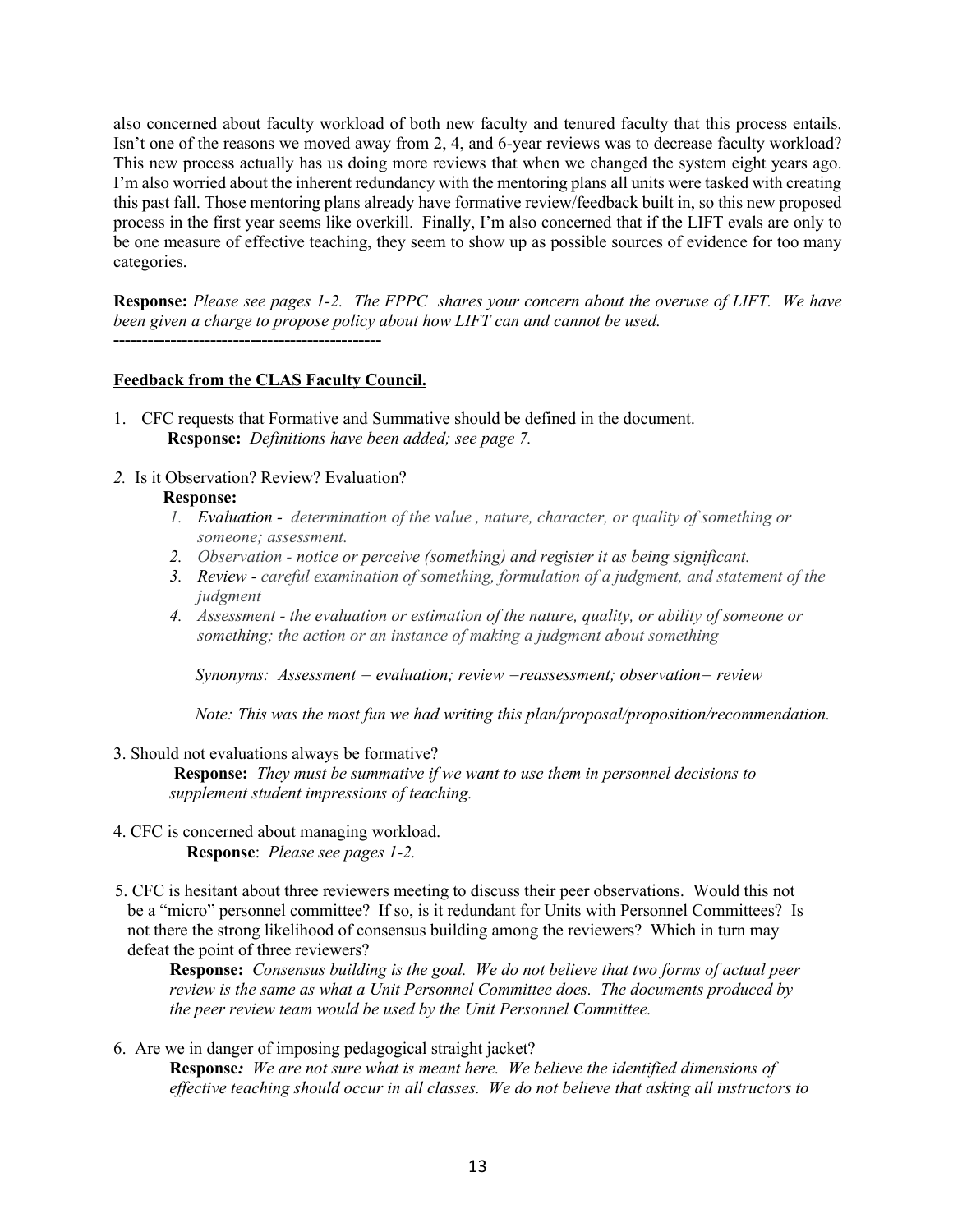*have disciplinary knowledge, teach skills, assess students, set challenging goals, etc. constitutes a straitjacket.* 

7. How are reviewers determined? Besides tenure? Are the reviewers expert/excellent teachers? By what standard?

**Response***: That is up to the unit.* 

-------------------------------------------

- 8. Does the specific FTLC training referenced already exist? **Response:** *It does. The FTLC also plans to develop an online version.*
- 9. There was concern that rubrics included do not offer flexibility. **Response**: *The proposal stipulates that a unit does not have to use the instruments attached; they are samples only. A unit can use different instruments for formative and summative review. A unit is free to develop its own instrument as long as it incorporates feedback on the relevant teaching dimensions, and it is submitted to the University Personnel Review Committee. If a unit wants to develop a narrative form for maximum freedom of expression, it may do so.*
- 10. There was hesitancy regarding the number/frequency of reviews. *Response: Please see pages 1-2.*
- 11. There was concern about the use of the language " We… feel… and failure" **Response:** Where is this language, and what is the concern?
- 12. The was a concern that assessment methods are divergent by nature. **Response:** *They are. That is why we want to see a mix of them used to assess a faculty member's teaching.* -------------------------------------------

**Feedback from Brooks** (Brooks faculty were asked to respond via the request in QI, and the feedback from the eight who did appears below)

Q1 - UAS has been asked to provide comments and feedback on the new peer review of teaching policy being developed by FPPAC. This proposed policy would require all departments comply with nearly annual peer review of both teaching materials and in- class teaching by 3 different faculty in 3 different days of class until tenure, and then again 1 year prior to promotion to full professor. Years 1, 2, 4, and 5 would be formative feedback and years 3 and 6 would be summative (years 4 and 5 are at the request of the faculty member). There are strong concerns about work load requirements for both large and small departments, and the impact of these reviews on new faculty. This feedback has to be submitted to the Chair of UAS by Thursday, so please respond to this survey by 11:59 p.m. on Wednesday, February 4. This is a very important matter that could impact everyone in the college, so please take a few minutes to read the proposal and respond in the text box below if you have any comments or concerns.

I am concerned about increased workload for faculty (with those being reviewed and those who need to do the reviewing) particularly at a time when the Provost is trying to reduce service commitments for faculty. This also seems like overreach - so many reviews that, in small;; departments, will need to be undertaken by too few senior faculty. Rather than reviewing junior faculty so often, I would rather make it possible (required) for junior faculty to regularly attend classes conducted by senior faculty, to observe skilled and experienced teachers at work. Thanks.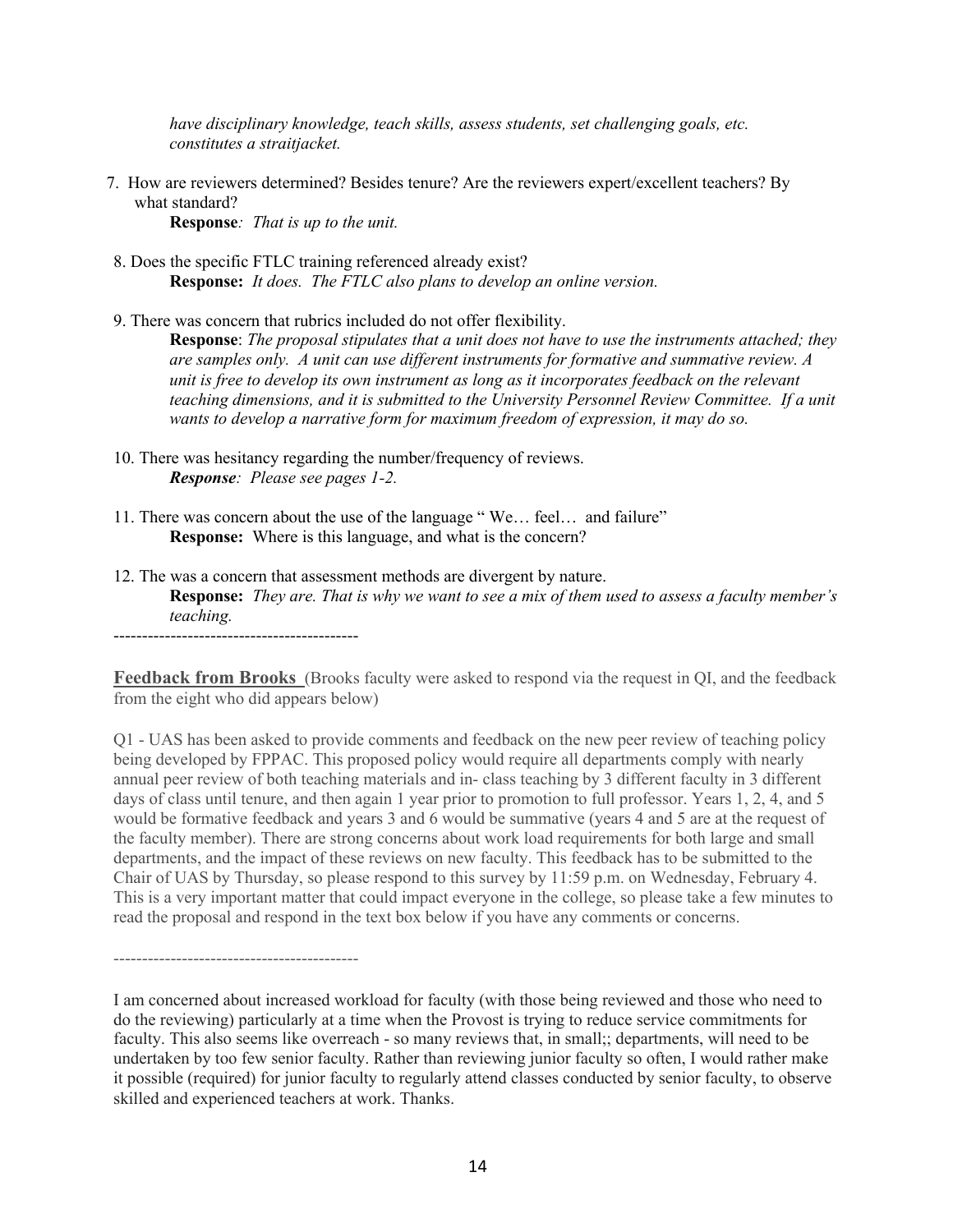**Response:** *The Provost is supportive of the peer review process, and the charge came from the University Personnel Review Committee, which the Provost chairs. Please see pages 1-2 for changes we made that will affect workload.* 

*------------------------------------------*

*-------------------------------------------*

The first bullet concerning effective teaching contains bias with the subjective nature of the term "meaningful structure" and emphasis on organization. Studies continue to demonstrate that faculty of color, women, and other marginalized faculty are routinely seen as disorganized by students in comparison to their white and/or male peers. This includes when faculty teach the same content in the same manner. UAS and the FPPC should reconsider the use of the term organization in its definition of effective teaching. To this end, I am wary of the use of civility in #4 as the term civility has been used to police the affective behaviors of people of color, specifically African Americans throughout US history. It's disconcerting to see it invoked within these guidelines. It's unclear how the course portfolio referenced in "Documentation of Effective Teaching" fits within the broader section of teaching in the personnel dossier. Given the transition to the tenure track for faculty, formative evaluation should only occur in the second semester of the first year or the first semester of the second year, as some units may conduct summative evaluations in the winter semester of the second year in addition to the fall semester of year three. Depending on the unit and the number of faculty undergoing formative and summative assessments, this could place a heavy workload on those in the unit. For instance if here are two personnel actions in addition to a unit who has hired new faculty annually, there could be 4 or more formative assessments in addition to the summative peer reviews. I suggest that formative assessments be conducted by the untenured faculty member's mentor and either the unit head or person appointed by the unit head. That person should be tenured. Nonetheless, the proposed procedure places undue labor on untenured faculty, especially those who are also preparing dossiers in years 3 and 6. It's unclear how this process will benefit faculty or not be duplicative to some of the work in preparing the teaching section of the personnel dossier. To this end, I suggest that the FPPC review existing materials and practices of various units on campus to see if there are examples of how the peer review process can be supportive during years of personnel actions without creating extra labor that may also be duplicative. Moreover, the document is not clear as to whether the formative assessments will be included in unit materials during the personnel process. And if they are included, it's concerning since these are supposed to be formative.

**Response:** *The term "civility" was eliminated to reflect that the dimension was really talking about the effective management of classroom discussion. We rewrote the "organization" dimension. The reports from the peer review teams will go into the Personnel Portfolio. The proposal is very clear; formative assessments are shared with the faculty member only. Also, please see pages 1-2 about workload concerns.*

I have a number of concerns: 1. This creates increased workload for faculty--how will Units address this in terms of Service allocations? 2. I would like there to be a critical discussion around the word "civility" and how that can be used against marginalized faculty--especially those who teach Issues and Diversity courses and in related fields of social justice, critical race theory, religion, and LGBTQ+ issues 3. I would like there to be a discussion on how faculty reviewers will be mentored to account for working with marginalized faculty (especially if they are not marginalized) and how to use feedback as supportive and not punitive. 4. I really like the idea of teams of reviewers, but again, this relates to work load and concern for small units. How can there be additional support provided?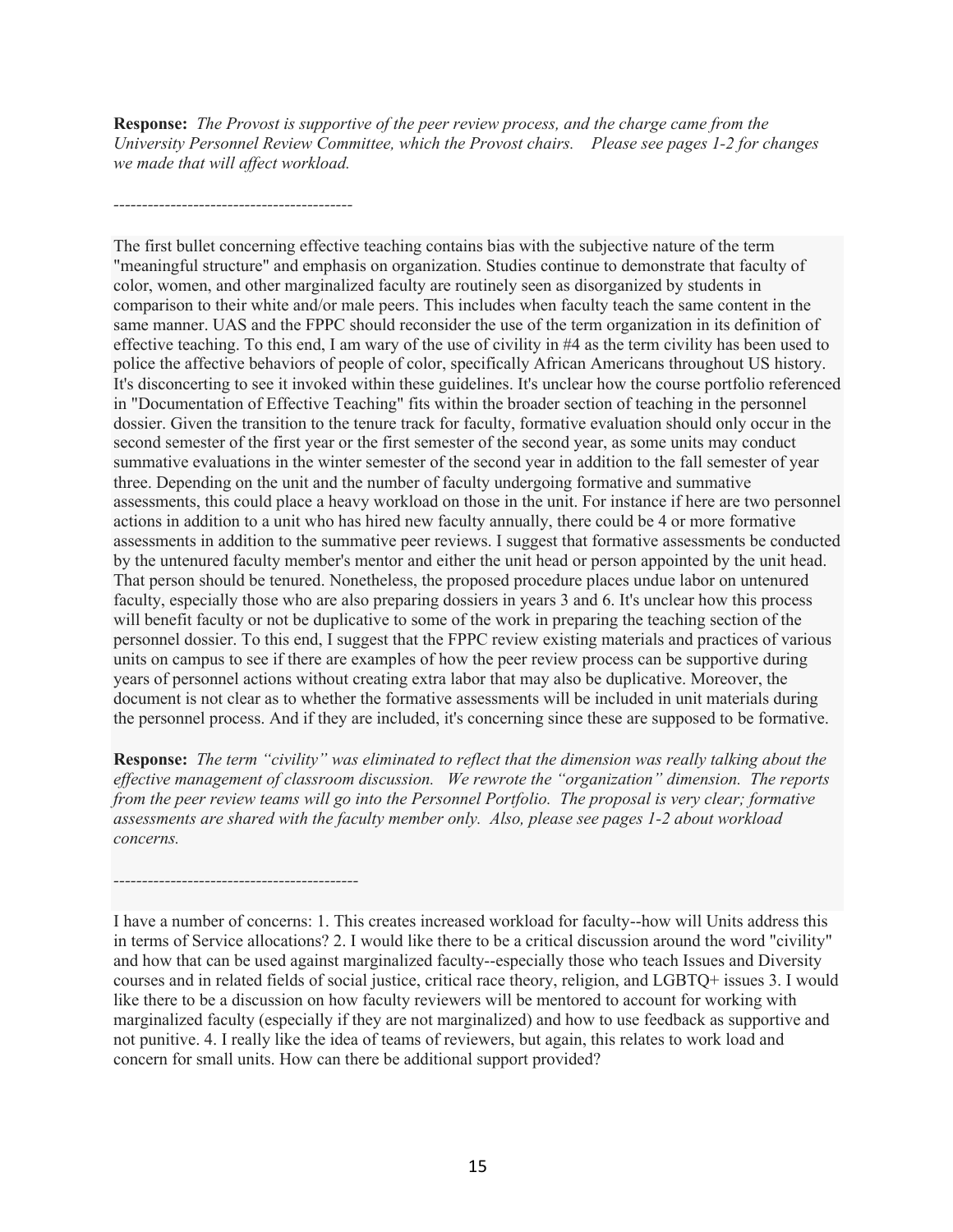**Response:** *The word "civility" was eliminated because what we were really concerned about was management of class room discussion. Your point about marginalized faculty is important; "A special caution concerning bias applies to the cased of underrepresented faculty in the peer review process...the prevailing cultural bias of our society infuses the work of the academy in the same way that it influences other societal institutions" (Chism, 2007, 24). We will ask the Faculty Teaching and Learning Center to incorporate coverage about assessing marginalized faculty in the training.* 

*This work counts as service; the particulars are up to the unit.*

*------------------------------------------*

*-----------------------------------------*

I completely understand and support all efforts to ensure that teaching excellence is centered in our jobs at grand Valley. However, different departments and different colleges do this in different ways. I am concerned greatly at what is proposed amendment would do to faculty workload, especially in smaller departments or colleges. Additionally, for departments like mine that have a large number of pretend your faculty, this would add incredible administrative and service work for senior faculty as well as additional stress for junior faculty. In my department currently, we work with senior faculty mentors who observe and give developmental feedback on our teaching every year. The system allows for faculty mentors to change, junior faculty to seek out a range of viewpoints, and avoid putting too much time pressure on all faculty. As a junior faculty, this proposal seems not only not supportive but potentially abusive. I would strongly encourage reconsidering this proposal and it's impacts.

**Response:** *We are not sure what is meant by "pretend faculty". Your comment is addressing developmental feedback,, and we have moved more of that to the mentor and the FTLC. We were given a charge to also develop a summative method of peer review so that faculty careers would not be so dependent on student impressions of teaching. Please see pages 1-2.* 

I appreciate the FPPAC's efforts to standardize definitions and practices associated with teaching evaluation, and their attention to the numerous factors that go into teaching well. Nonetheless, the proposed review process raises a number of red flags. Small units already have to rely on outside members to serve on personnel review committees at the third year, t&p and Full professor levels and this creates workload issues for those who are asked to serve outside their own unit, while requiring core faculty to serve on every personnel action. Putting together teams to review individual faculty on a yearly basis will increase this workload considerably. Additionally, this puts additional stress on junior faculty for whom reviews are always fraught, and compiling the portfolios would require considerable time away from either research or working with students directly. While these recommendations may represent best practices, I wonder what the cost of these practices might ultimately be, and I am unclear about what the problem is -- other than a lack of standardization which is not necessarily a bad thing -- that we are trying to solve here. In fact, in an effort to standardize the definitions of teaching effectiveness and excellence, I think we may be simultaneously stifling some creativity in the classroom and devaluing important traditional pedagogical practices. That is, by defining effective teaching as "reflecting current practices and information" do we stifle, perhaps even penalize, those who are at the cutting edge, trying to push their disciplines and disciplinary practices in new directions, or those who are doing interdisciplinary work that doesn't always fit with the traditional definition of a discipline? And at the same time, does the expectation for what seems to be near constant innovation in the classroom devalue the importance of careful textual analysis and the development of strong writing skills, both of which rely on some pretty traditional pedagogical practices that, in the age of information overload, may benefit our students greatly. I would also argue that there is something quite valuable about lectures -- good lectures -- for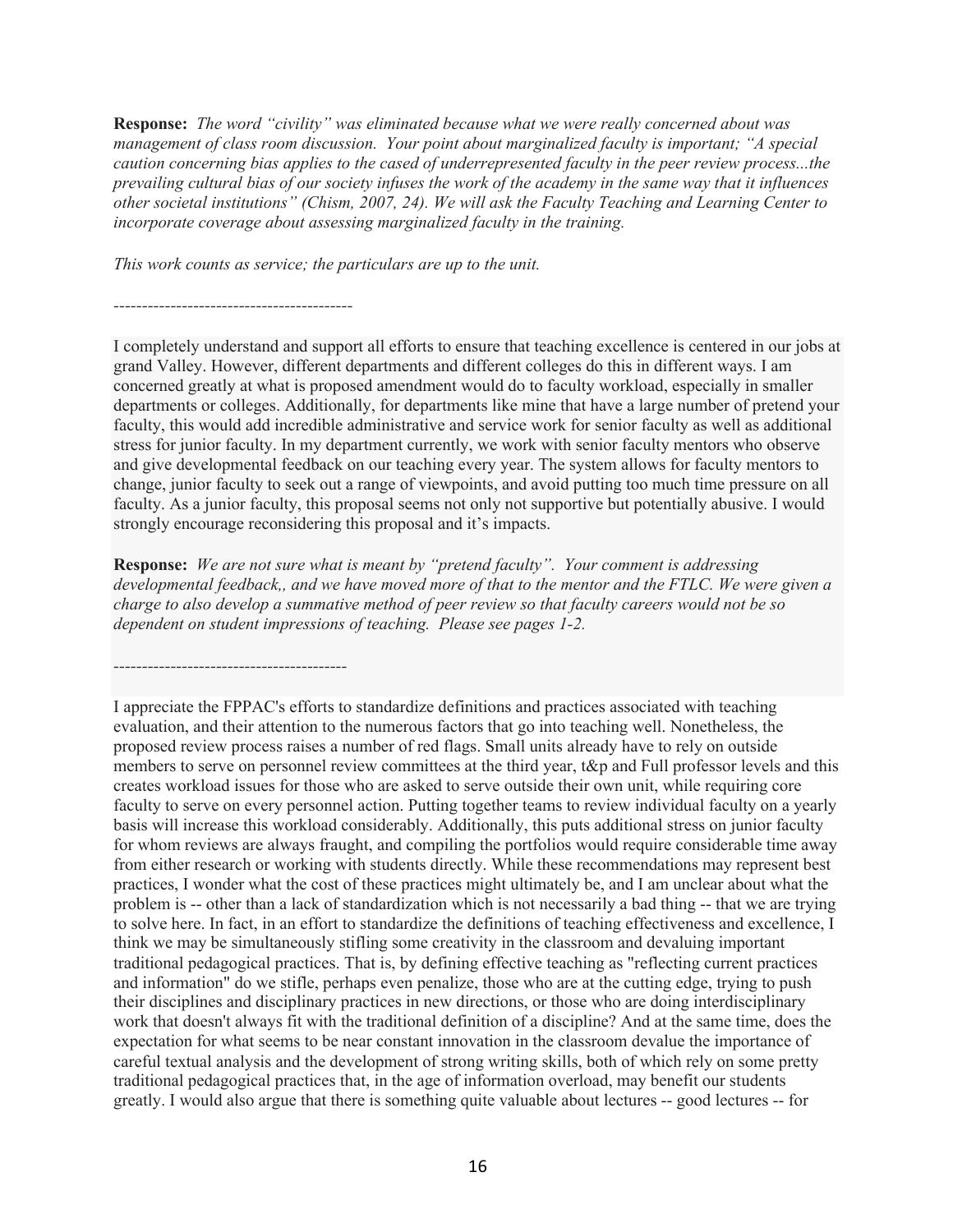teaching students to listen carefully and to be patient and mindful. Again, I want to recognize the work that the FFPAC put into these guidelines. They reflect best practices to a great degree and remind us that good teaching is complicated and requires resources, including mentoring and time for reflection. I am just not sure that we have the systems and personnel in place to advance the best teaching while still requiring that we meet our responsibilities for service and research. We've been encouraged by the Provost to streamline meetings and set clear priorities for how we spent time. Upping the expectations for the review and mentoring of our faculty may be at odds with that message.

**Response:** *One of the problems is that a valid evaluation of teaching depends on multiple measures, and that is not happening across campus. We want to be sure that no one's career depends on the use of only one evaluation method. In the interests of procedural justice, un-tenured faculty should be evaluated using the same processes. For instance, we currently have units that use nothing but teaching impressions, and we have units that don't use them at all. So, a faculty member's experience with tenure will be quite variable depending on the home unit.*

*We appreciate the thoughtfulness of your concerns; however, we think you may be misinterpreting what is called for here. The "reflect current practices and information in the discipline" phrase you cite is a part of the "Content" teaching dimension; it has nothing to do with pedagogy. We do believe that all instructors should possess current information about their disciplines.*

*You express a concern that we are favoring a certain kind of pedagogy. We are not, and if you think there is something in the definition of teaching that does, please alert us. We don't believe the proposal reflects any concerns about interdisciplinary or cutting-edge methods. We do not see that the definition of teaching requires near constant innovation in the classroom. We do not believe there is anything wrong with lectures or traditional pedagogy; a good lecture can be both informative and engaging.*

-----------------------------------------

I have reviewed the proposal and believe it produces too much additional workload for all parties involved. Faculty are already being constantly evaluated by students and other faculty, and this adds additional work for the entire faculty as well as added scrutiny to the tenure process. While I believe a standard and clear instrument is necessary, this proposal basically returns us to the yearly review process that we had at GVSU before we limited ourselves to ONE pre-tenure review. My understanding is that this decision was made because yearly reviews were simply too punitive and generated too much labor. This would be especially true now that we also have to file FAP/FARs and track all of our yearly activities in digital measures. I would propose something at the scale of perhaps half as many teaching observations as are proposed here. Introducing a standard of observation that is this constant and intense does not seem to be equitable when it comes to the power dynamics between junior and senior faculty. If the university would like to introduce even more neoliberal tracking "efficiency" measures like these and force faculty to even further police each other across dynamics of unequal power and security, than perhaps some amount of faculty labor should be removed. As it stands, I believe that a set of policies requiring this much observation will make the GVSU climate far worse than it already is for junior faculty, especially marginalized junior faculty who face issues in the classroom that many senior faculty do not experience and have no training to handle. I would only support a model such as this if we got rid of student evaluations (which have been widely documented to be ineffective and discriminatory) and only AFTER senior observers had been sufficiently trained and could demonstrate the cultural competence to observe marginalized junior faculty in a fair and productive manner.

**Response:** *Please see pages 1-2. We have cut the number of reviews. We have also received a charge to recommend how student impressions should/should not be used to evaluate faculty teaching. We think it*